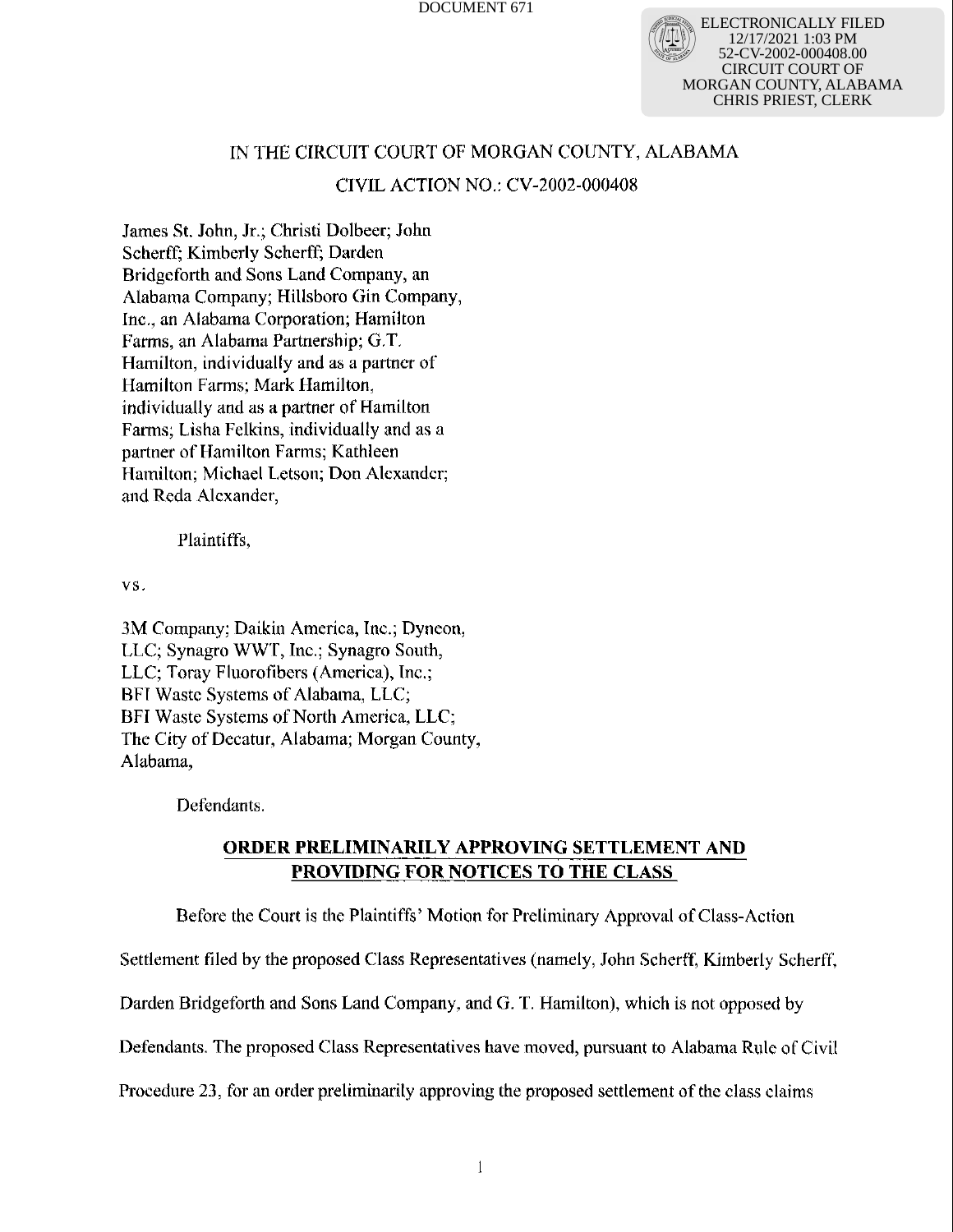against Defendants in the above-captioned action, in accordance with the parties' proposed Class Settlement Agreement ("Settlement Agreement"). The Settlement Agreement is Exhibit A to the Plaintiffs' Motion for Preliminary Approval of Class-Action Settlement, and it sets forth the terms and conditions for the proposed settlement of the class claims. The proposed Class Representatives also seek certification of the Class and a Subclass, pursuant to Rule 23(b)(2) and (3), and approval of a Class Notice Plan and Class Notice consistent with Rule 23 and applicable law to provide notice of the proposed class-action settlement to the Class Members.

WHEREAS, the Court has considered the Settlement Agreement and accompanying exhibits and other documents;

WHEREAS, all parties have consented to the entry of this Preliminary Approval Order; and

WHEREAS, the Court held a Preliminary Approval Hearing on December 16, 2021, with the parties present through counsel,

### IT IS HEREBY ORDERED THAT:

1. John Scherff, Kimberly Scherff, Darden Bridgeforth and Sons Land Company, and G. T. Hamilton, are designated as Class Representatives for purposes of this Settlement. Further, G. T. Hamilton is designated as the representative of the Sludge Application Subclass,

2. The Court designates D. Leon Ashford, Bruce J. McKee, and Donald P. McKenna, of Hare, Wynn, Newell & Newton, LLP, in Birmingham, Alabama, and James M. Corder, Jr., and Mitchell K. Shelly of Alexander, Corder, & Shelly, P.C., in Athens, Alabama, as Class Counsel for the Class and Subclass for purposes of this Settlement.

3. The Court confirms the authority of Class Counsel to execute the Settlement Agreement on behalf of the Class and Subclass Members.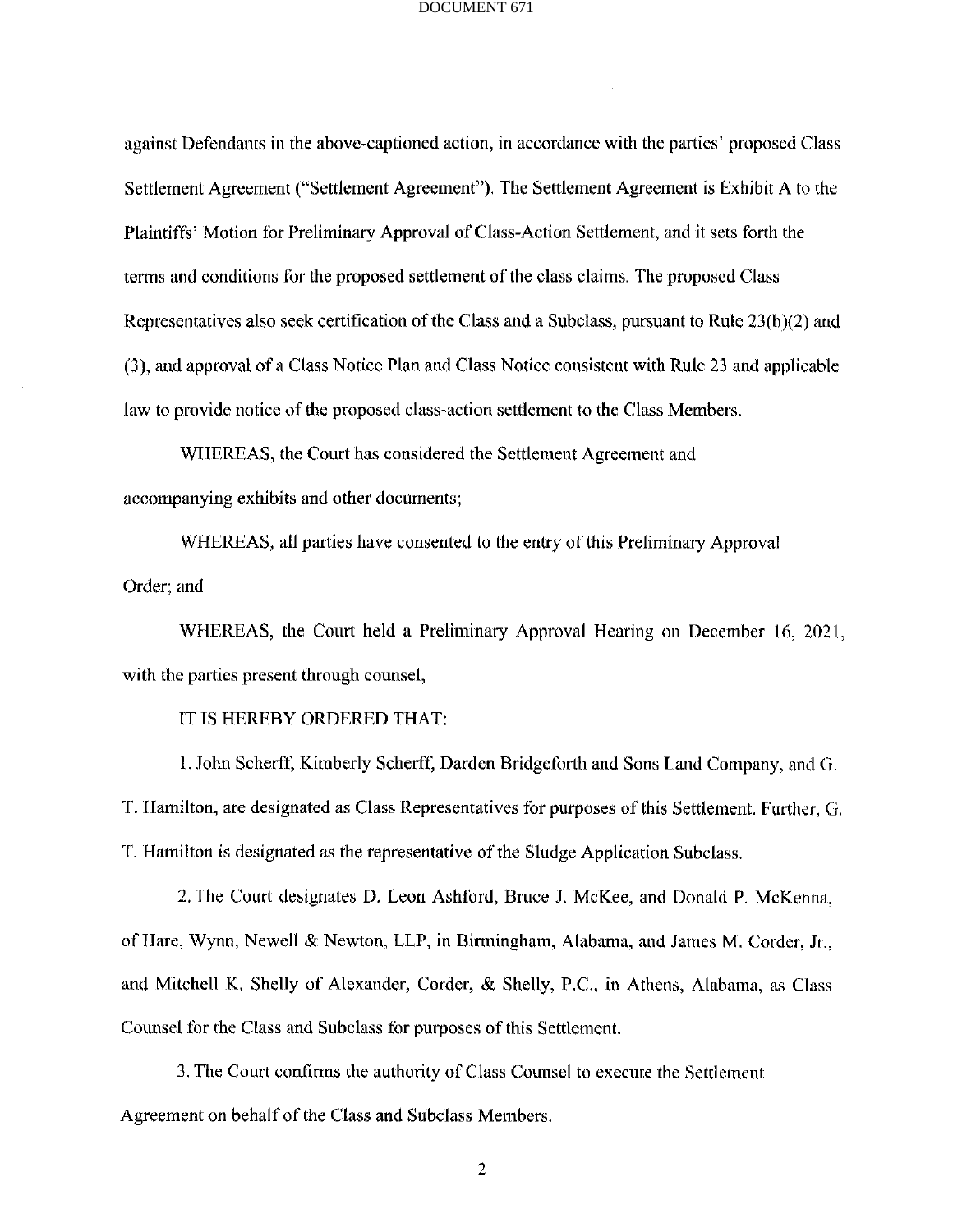4. For settlement purposes only, the Court hereby finds, preliminarily, that certification of this action as both a Rule  $23(b)(2)$  and a Rule  $23(b)(3)$  class action is appropriate and finds that each of the elements of Rule 23(a) have been met: (I) the Class is so numerous that joinder of all members is impracticable, (2) there are common questions of Law or fact, (3) the claims of the Class Representatives are typical of their class and subclass, and (4) each of the Class Representatives and their counsel fairly and adequately represent the Class and Subclass. As to the claims for injunctive relief in this particular context and for settlement purposes only, this Court preliminarily finds that the defendants have acted (and refused to act) on grounds generally applicable to the class, thereby making appropriate final injunctive relief with respect to the class as a whole, as set forth in the proposed Settlement Agreement. This Court also preliminarily finds that, in this particular context and for settlement purposes only, questions of law or fact common to the class predominate over any questions affecting individual members and that a class action is superior to other available methods to fairly and efficiently adjudicate this controversy. Therefore, the Court, pursuant to both Rule  $23(b)(2)$  and Rule  $23(b)(3)$ , preliminarily certifies a Settlement Class, defined, as follows:

All Persons that have owned, occupied, otherwise had an ownership or possessory interest (including through a lease, easement, or joint or common tenancy) in, resided at, maintained a business of any kind at, worked at, or recreated on any real property (including the Tennessee River, its tributaries, and all other bodies of water) located in Morgan County, Lawrence County, Franklin County, Limestone County, Colbert County, or Lauderdale County, Alabama, at any time between April 21, 2003, and the date of the Preliminary Approval Order, excluding the Defendants, counsel for the Parties, and the Court.

Further, pursuant to Rule  $23(b)(3)$ , the Court preliminarily certifies a Settlement Sludge

Application Subclass, defined, as follows:

All Class Members that, as of the date of the Preliminary Approval Order, own, occupy, or have an ownership or possessory interest (including through a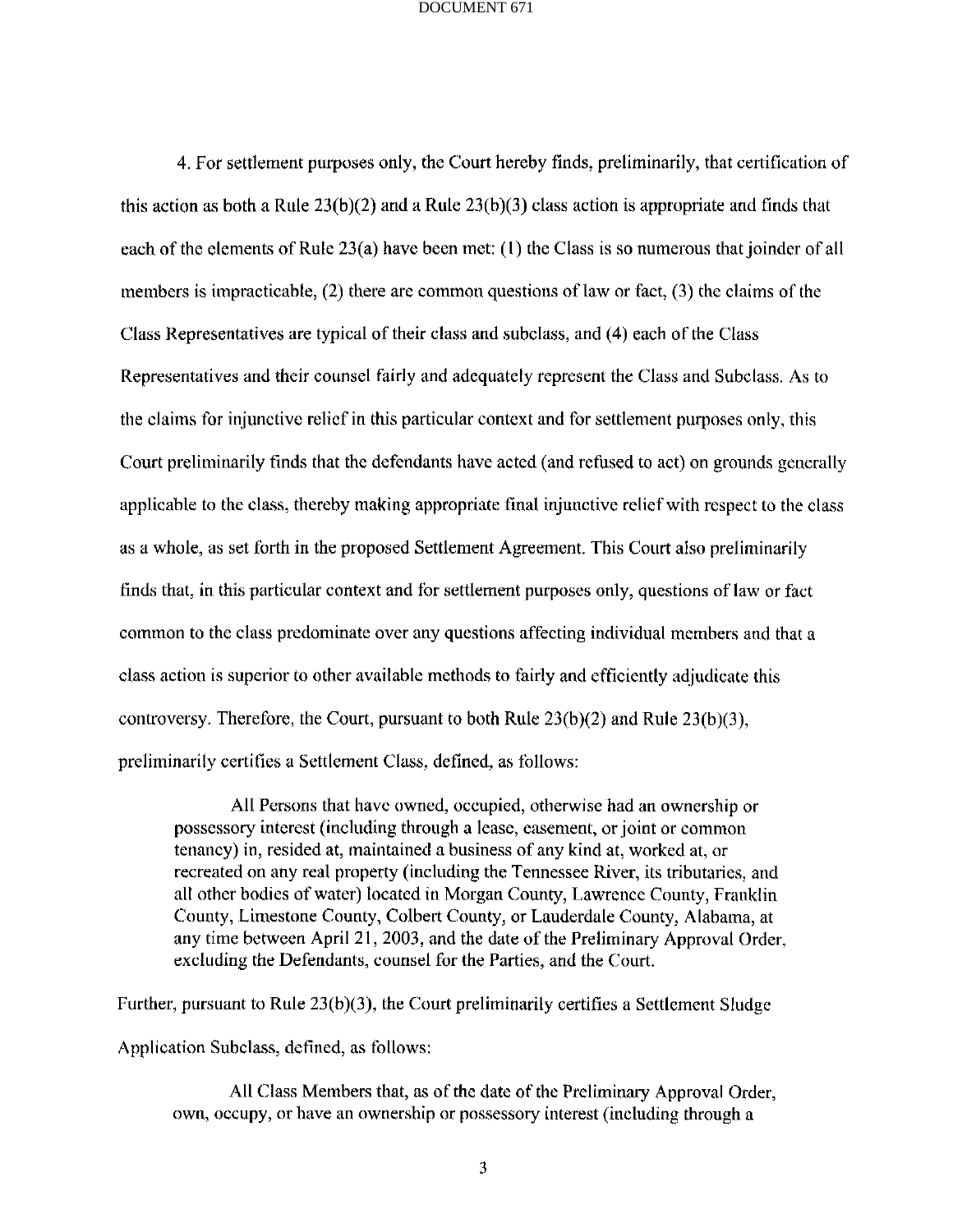lease, easement, or joint or common tenancy) in real property in Morgan County, Lawrence County, Franklin County, or Limestone County, Alabama , on which biosolids containing PEAS compounds were applied at any time.

5. The Court has reviewed the Settlement Agreement and preliminarily approves its terms, subject to further consideration at a Fairness Hearing.

a. The Court preliminarily finds that the Settlement Agreement is the product of informed, arm's-length negotiation by counsel, aided by a mediation process, and is presumptively fair, just, reasonable, valid, and adequate, subject to consideration of any objections that may be raised at the Fairness Hearing.

b. The Court preliminarily finds that the proposed injunctive relief will benefit the Class Members. Based on the Court's preliminary analysis, the class benefits, and the class release, represent a reasonable compromise of the relief sought by the Class Members through their Rule 23 class claims against Defendants.

c. The Court preliminarily finds that the Class Settlement, including the proposed plan of distribution of settlement proceeds to Subclass Members, is fair, adequate, and reasonable.

d. The Fairness Hearing shall be held before the Court on Thursday, April 21, 2022, at the Morgan County Courthouse, 302 Lee Street NE, Decatur, Alabama, at 1:30 p.m., in courtroom 444. The Fairness Hearing will enable the Court to: (1) determine whether the proposed Settlement is fair, reasonable and adequate and should be approved by the Court under Rule  $23(e)$ , and whether a Final Approval Order should be entered; and (ii) consider such other matters as may properly come before the Court in connection with the approval of the proposed Settlement Agreement, certification of a Class and a Subclass, approval of Class Counsel's attorney fees, costs, and expenses, and other matters related to approval and implementation of the Settlement Agreement.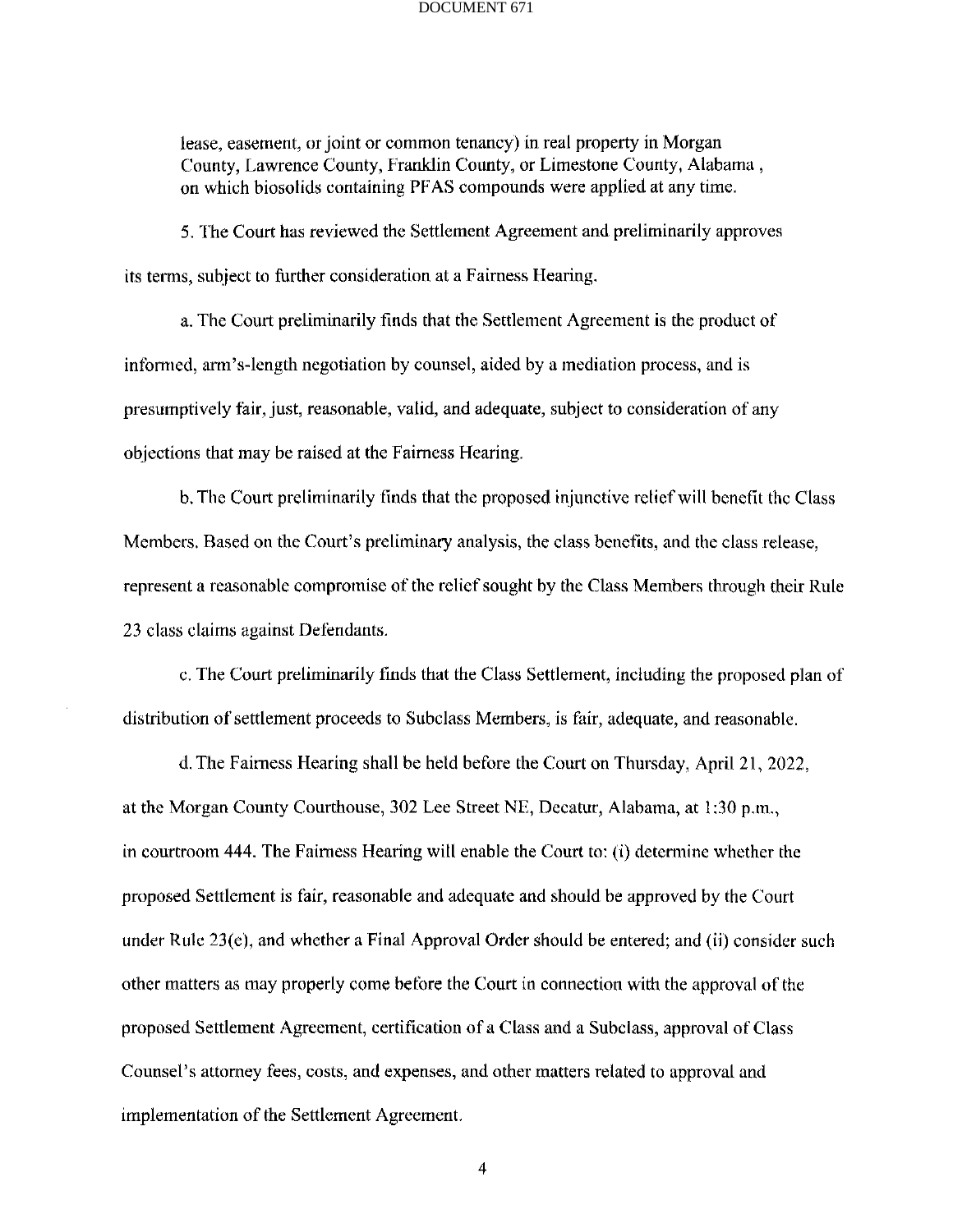6. The Court finds that the proposed Notice Plan and Class Notice attached to the Settlement Agreement are appropriate under the circumstances and are reasonably calculated to inform Class Members of the proposed Settlement, afford Class Members an opportunity to opt out of or present their objections to the Settlement, and complies in all respects with the requirements of Rule 23 and applicable due-process requirements.

7. Class Counsel shall provide notice of the proposed Settlement Agreement to Class Members as required by Rule 23 of the Alabama Rules of Civil Procedure and applicable law as set forth in the Notice Plan, including by publication notice in certain newspapers and on digital and social media and by causing a copy of the Class Notice to be emailed or mailed to certain Class Members beginning no later than 21 days after the entry of this Order and being completed no later than 60 days after entry of this Order.

8. Class Members may (1) file objections to the Settlement Agreement and/or the Motion for Attorneys' Fees, Costs, and Expenses, and/or (2) appear at the Fairness Hearing personally or by counsel (provided that an appearance is served and filed as provided herein). Procedures for lodging objections shall include the following:

a. Each Class Member wishing to object to the Settlement Agreement shall tile with the Court a timely written and personally-signed notice of their objections. Any such notice must be either (i) electronically filed with the Court no later than 90 days after entry of this Preliminary Approval Order, or March 17, 2022, or (ii) mailed to the Court first-class postage pre-paid with a postmark of no later than 90 days after entry of this Preliminary Approval Order, or March 17, 2022, at the following address:

Chris Priest, Clerk of Court Circuit Court of Morgan County, Alabama 302 Lee St NE 4th floor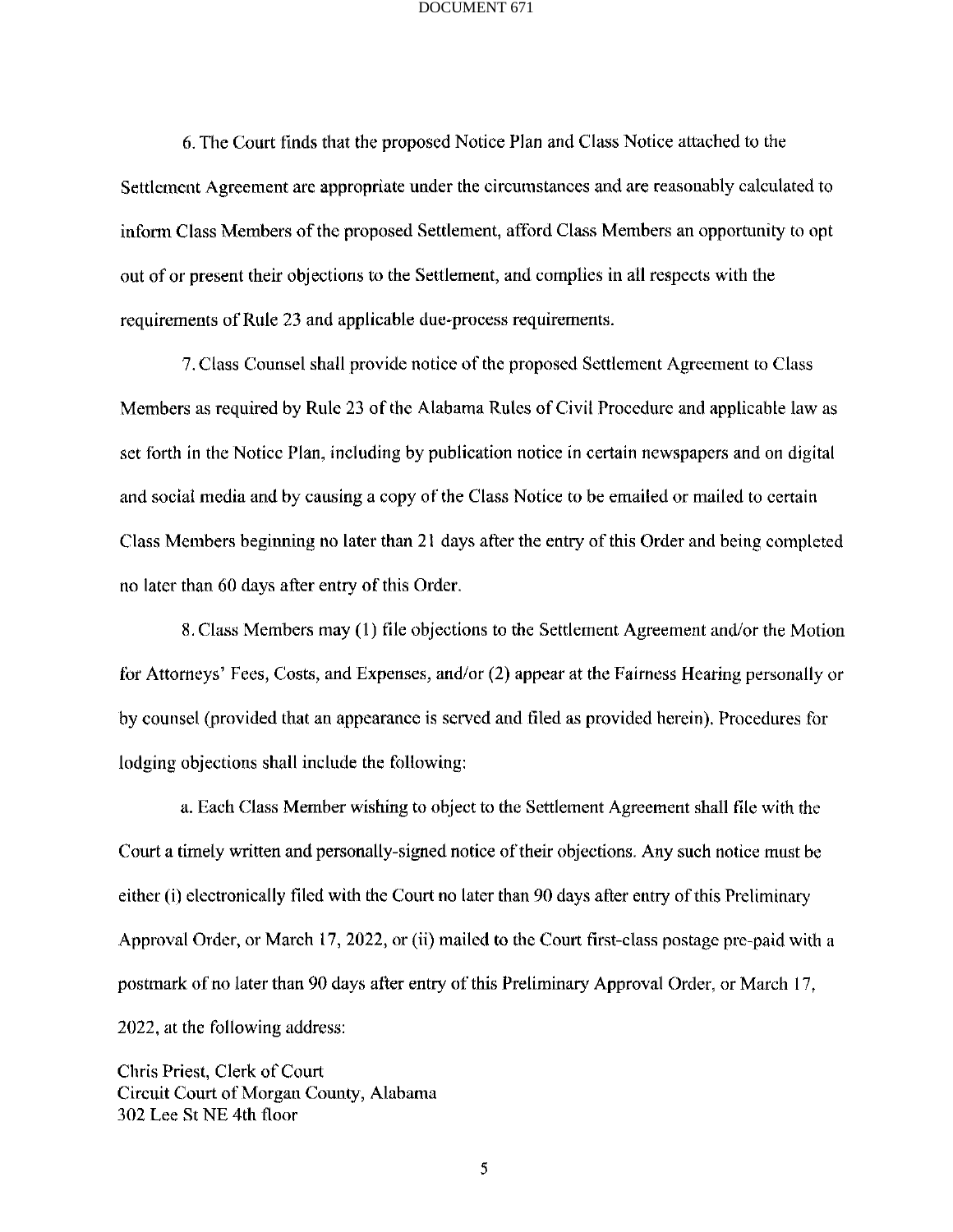Decatur, AL 35601

If the objection or notice is filed by mail, copies of the tiling must be mailed to counsel for each party, as follows:

D. Leon Ashford Hare, Wynn, Newell & Newton, LLP 2025 3rd Avenue North, Suite 800 Birmingham, AL 35203 Counsel for plaintiffs

M. Christian King Lightfoot, Franklin & White LLC 400 20th Street North Birmingham, AL 35203 Counsel for 3M

Christopher L. Yeilding Balch & Bingham LLP 1901 6th Avenue North Suite 1500 Birmingham, AL 35203 Counsel for Daikin

E.Britton Monroe Lloyd, Gray, Whitehead & Monroe 880 Montclair Road Suite 100 Birmingham, AL 35213 Counsel for Toray

Barnes F. Lovelace Jr. Harris, Caddell & Shanks, P.C. 214 Johnston Street, S.E. Decatur, Alabama 35601 Counsel for Morgan County and the City of Decatur

J. Alan Truitt Kazmarek Mowrey Cloud Laseter LLP 1914 4th Avenue North, Suite 400 Birmingham, AL 35203 Counsel for Synagro

William G. Beck Lathrop GPM LLP 2345 Grand Boulevard, Suite 2200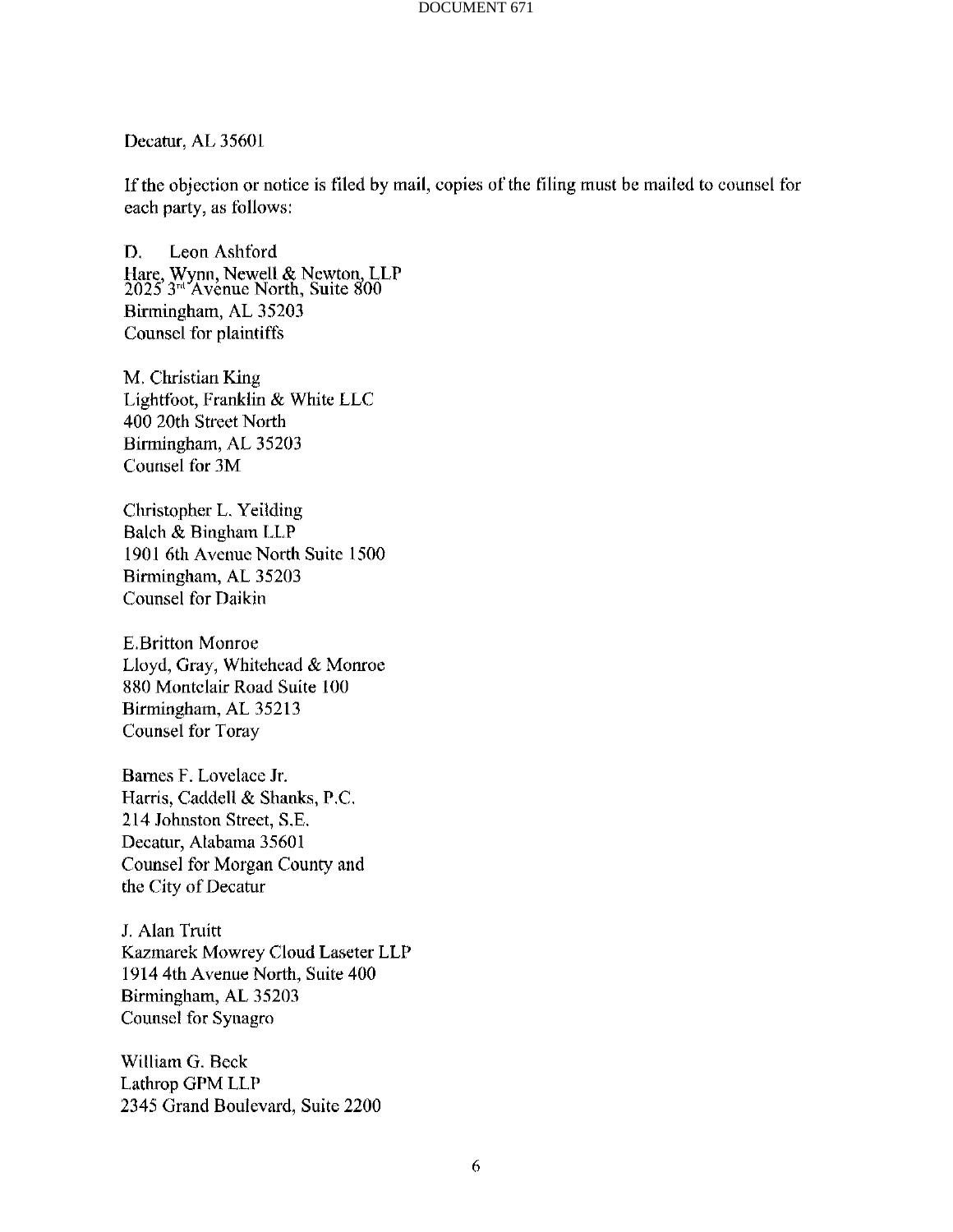Kansas City, MO 64108-2618 Counsel for BFI

John W. Scott Scott Dukes & Geisler, PC 211 22nd Street North Birmingham, AL 35203 Additional Counsel for BFI

b. Any notice of appearance must be filed in the same manner and time.

c. A notice of objections must include: (1) the name, address, and telephone number of the objector; (2) a statement of the facts that make them a Class Member; (3) the reasons for their objection; (4) the factual basis for their objection and copies of any documents that support their objection; (5) their signature; (6) three dates at least ten days before the Fairness Hearing on which the objector will be available to be deposed by lawyers for the parties; (7) the caption of each case in which the objector or the counsel representing them have objected to a class action settlement within the five years preceding the date of the filing of the objection in this case and a copy of all orders related to or ruling upon those objections; (8) all agreements that relate to the objection in this case or the process of objecting, whether written or verbal, between or among the objector, their counsel, and/or any other person or entity; and (9) a statement indicating whether they wish to appear at the final hearing (personally or through counsel).

d.No "mass" or "class" objections shall be valid. Each such objection must be personally signed by such Class Member.

e. Only objectors that include in their objection a statement that they intend to appear at the Fairness Hearing shall have the right to present their objection orally at the Fairness Hearing.

9. Class Members who object in the manner provided herein remain Class Members of both the Rule  $23(b)(2)$  class and the Rule  $23(b)(3)$  class (and, if applicable, the Sludge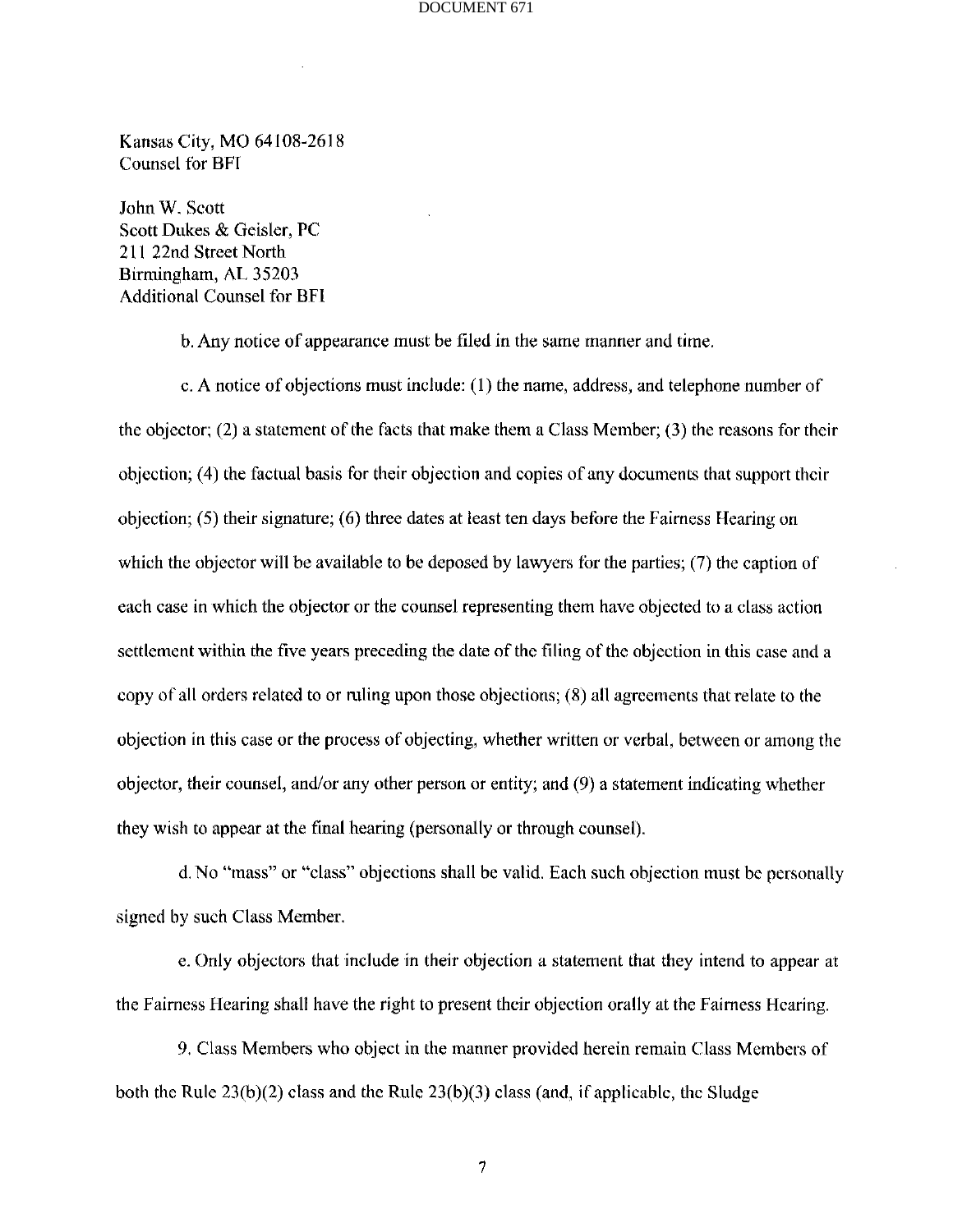Application Subclass) and will be bound by the Settlement Agreement and Final Approval Order if the Settlement Agreement is finally approved following the Fairness Hearing. Any person who fails to object in the manner provided herein shall be deemed to have waived his or her objections and shall forever be barred from making any such objections in this Action and any appeal or other action or proceeding.

10. Class Members may opt-out of the Class and Subclass only in accord with the following limitations:

a. Class Members may not opt out of the Rule 23(b)(2) injunctive-relief Class.

b. Class Members may opt out of the Rule 23(b)(3) Class by submitting a timely and personally-signed written notice of their decision to opt out of the Class to the Settlement Administrator in accord with the Class Notice that is postmarked no later than 90 days after entry of this Preliminary Approval Order, or March 17, 2022. Such a request for exclusion must include:  $(1)$  the name of the Class Member attempting to opt out;  $(2)$  their address;  $(3)$  their telephone number; (4) a statement of the facts that make them a Class Member (or, if applicable, a Sludge Application Subclass Member); (5) a statement indicating that they wish to be excluded from the Class Settlement (or, if applicable, the Sludge Application Subclass Settlement); and (6) their signature. Class Members who opt out of the Class will not be bound by the non-injunctive portions of the Settlement Agreement or receive any payment under the Settlement Agreement. Any person who fails to opt out in the manner provided herein shall be deemed to have waived his or her ability to opt out and shall forever be barred from opting out of the Class in this action or in any appeal or other action or proceeding.

c. No "mass" or "class" opt-out requests shall be valid, and no person may submit an optout request on behalf of any person other than himself, herself, or itself Each such request for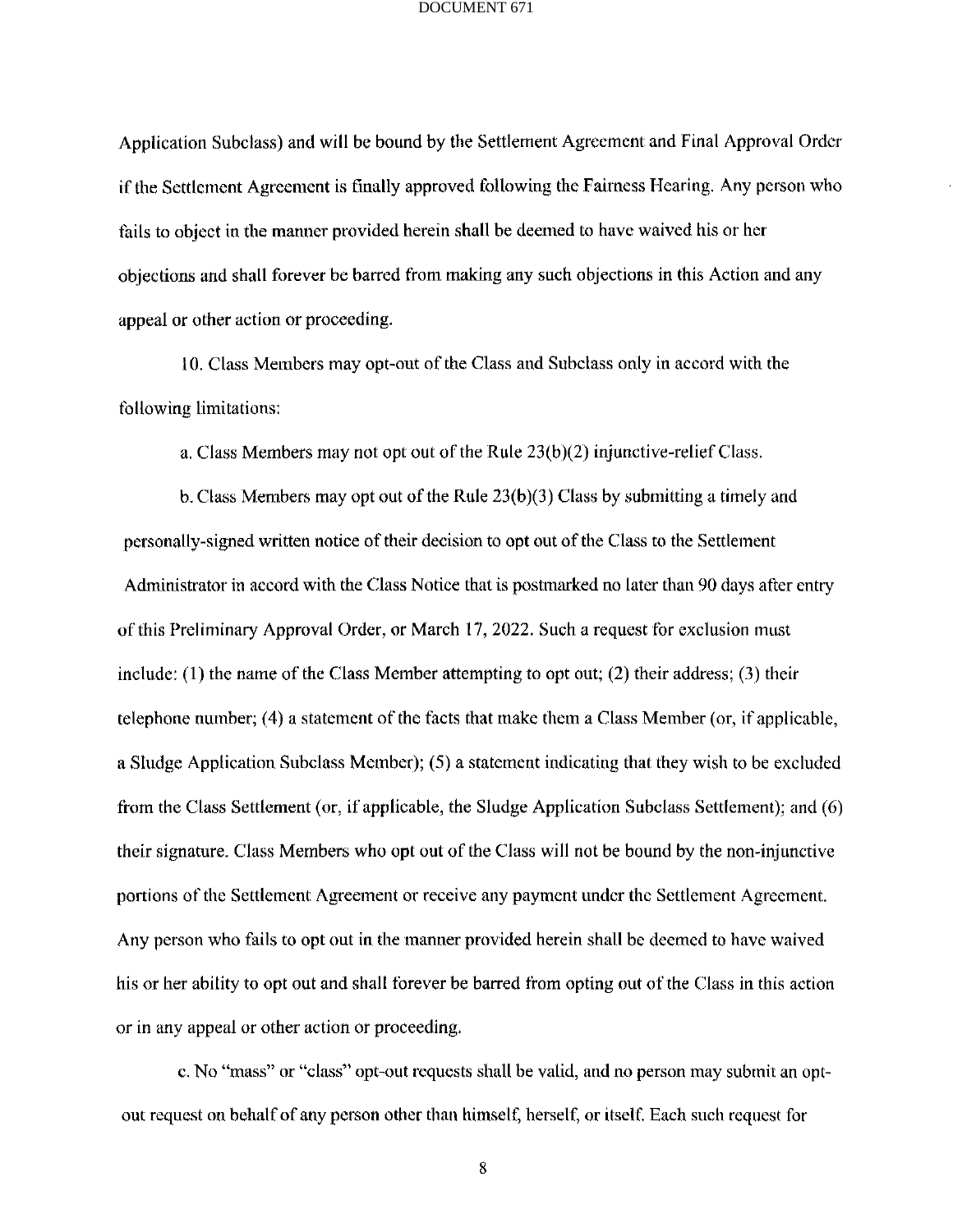exclusion must be personally signed by such Class Member.

d. Any Class Member (including a Sludge Application Subclass Member) that submits an opt-out request may revoke the request by mailing to the Class Administrator a statement of revocation postmarked no later than forty-two (42) days before the Fairness Hearing.

e. No later than thirty (30) days before the Fairness Hearing, the Class Administrator shall furnish the parties with a final list of Class and Subclass Members who submitted timely and valid opt-out requests.

11. Class Counsel shall file their Motion for Attorneys' Fees, Costs, and Expenses no later than 28 days after entry of this Preliminary Approval Order, and shall tile their Motion for Final Approval of the settlement no later than 60 days after entry of this Preliminary Approval Order. Both motions must be posted on the settlement website maintained by the Class Administrator.

12. The Court has considered the due-process rights of absent Class Members and finds that such rights are adequately protected under the process set forth herein.

13. At the request of the parties, KCC Class Action Services, LLC, is designated as the Class Administrator, within the meaning of section 1.10 of the Settlement Agreement. The Class Administrator shall take appropriate steps to provide notice to the Settlement Class and Subclass as set forth in the parties' Settlement Agreement. The notices shall state that the deadline for members of the Sludge Application Subclass to file claim forms is fourteen (14) days after the date of the Fairness Hearing.

14. Defendants have denied wrongdoing and liability in connection with the allegations in this Class Action. Nothing in the Settlement Agreement or this Order constitutes an admission by Defendants or a finding by the Court as to the merits of the allegations made in this Class Action,